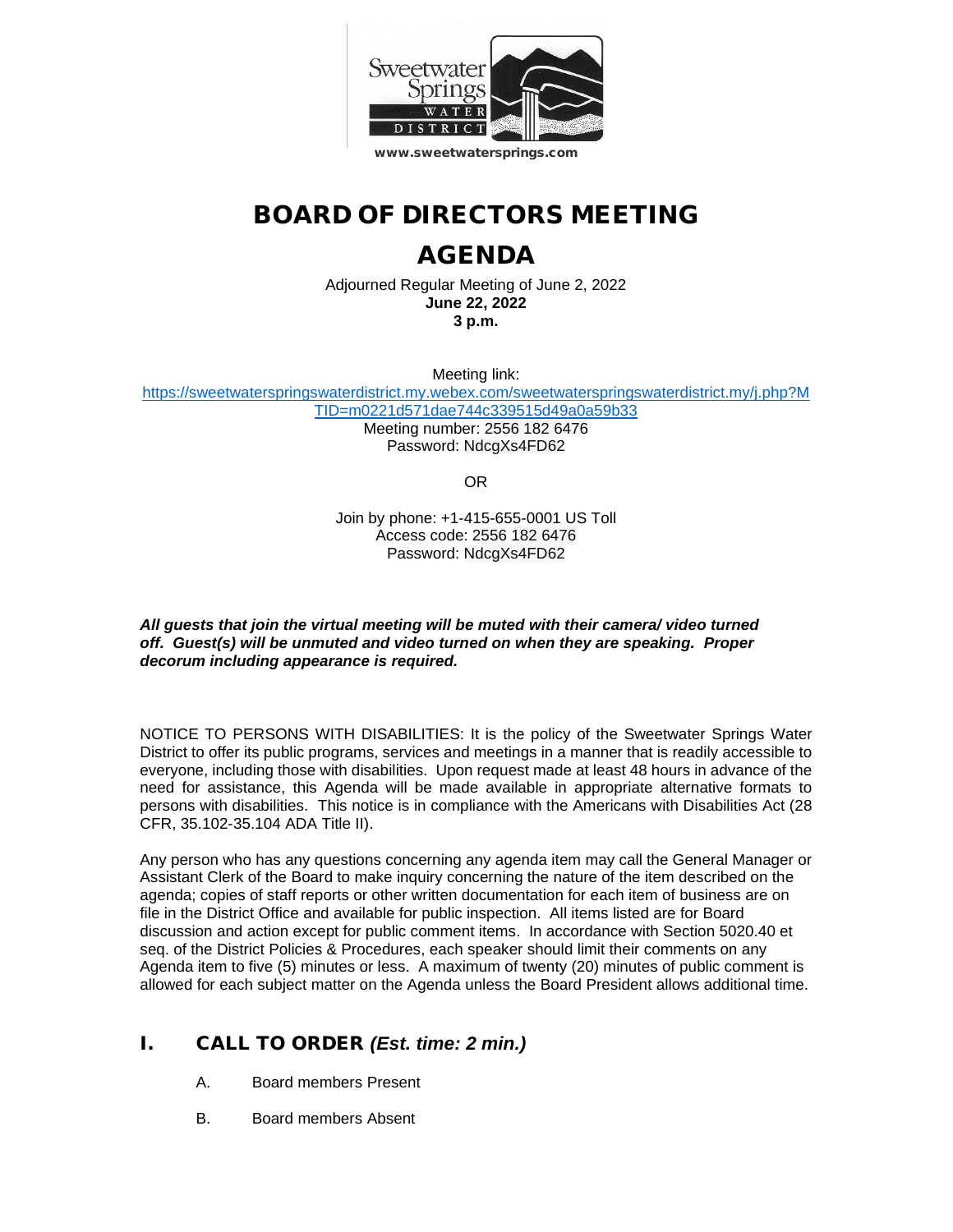C. Others in Attendance

#### II. CHANGES TO AGENDA and DECLARATIONS OF CONFLICT *(Est. time: 2 min.)*

#### III. CONSENT CALENDAR *(Est. time: 5 min.)*

*(Note: Items appearing on the Consent Calendar are deemed to be routine and non-controversial. A Board member may request that any item be removed from the Consent Calendar and added as an "Administrative" agenda item for the purposes of discussing the item(s)).*

- A. Approval of the Minutes of the May 5, 2022 Regular Board Meeting, the May 12, 2022 Special Board Meeting, and the May 26, 2022 Special Board Meeting
- B. Approval of Operations Warrants/Online payments/EFT payments
- C. Receipt of Item(s) of Correspondence. *Note: Correspondence received regarding an item on the Administrative Agenda is not itemized here, but will be attached as back-up to that item in the Board packet and addressed with that item during the Board meeting.*
- D. Action to Reconfirm findings of Resolution 21-18 re continuation of remote meetings
- E. Action to Approve Resolution 22-08, Ratifying the Fifth Amendment to the Agreement with Regional Government Services (RGS) for Interim General Manager Services
- IV. PUBLIC COMMENT: The District invites public participation regarding the affairs of the District. This time is made available for members of the public to address the Board regarding matters which do not appear on the Agenda, but are related to business of the District. Pursuant to the Brown Act, however, the Board of Directors may not conduct discussions or take action on items presented under public comment. Board members may ask questions of a speaker for purposes of clarification.

#### V. ADMINISTRATIVE

- A. Discussion/Action re New Service request for 17538 Summit Avenue (Amaroli) *(Est. time 10 min.)*
- B. Public hearing; Discussion/Action re Resolution 22-10, Adopting Water Rates for FY 2022-23 and Analysis of protests received *(Est. time 10 min.)*
- C. Public hearing; Discussion/Action re Resolution 22-11, Adopting the FY 2022-23 Operating and Capital Improvement Budget *(Est. time 10 min.)*
- D. Discussion/Action re FY 2020-21 CIP Update *(Est. time 10 min.)*
- E. Discussion/Action re new website and billing system *(Est. time 10 min.)*
- F. Discussion/Action re Resolution 22-12 Ordering an Election to be Held and Requesting Consolidation with the November 8, 2022, General District Election *(Est. time 10 min.)*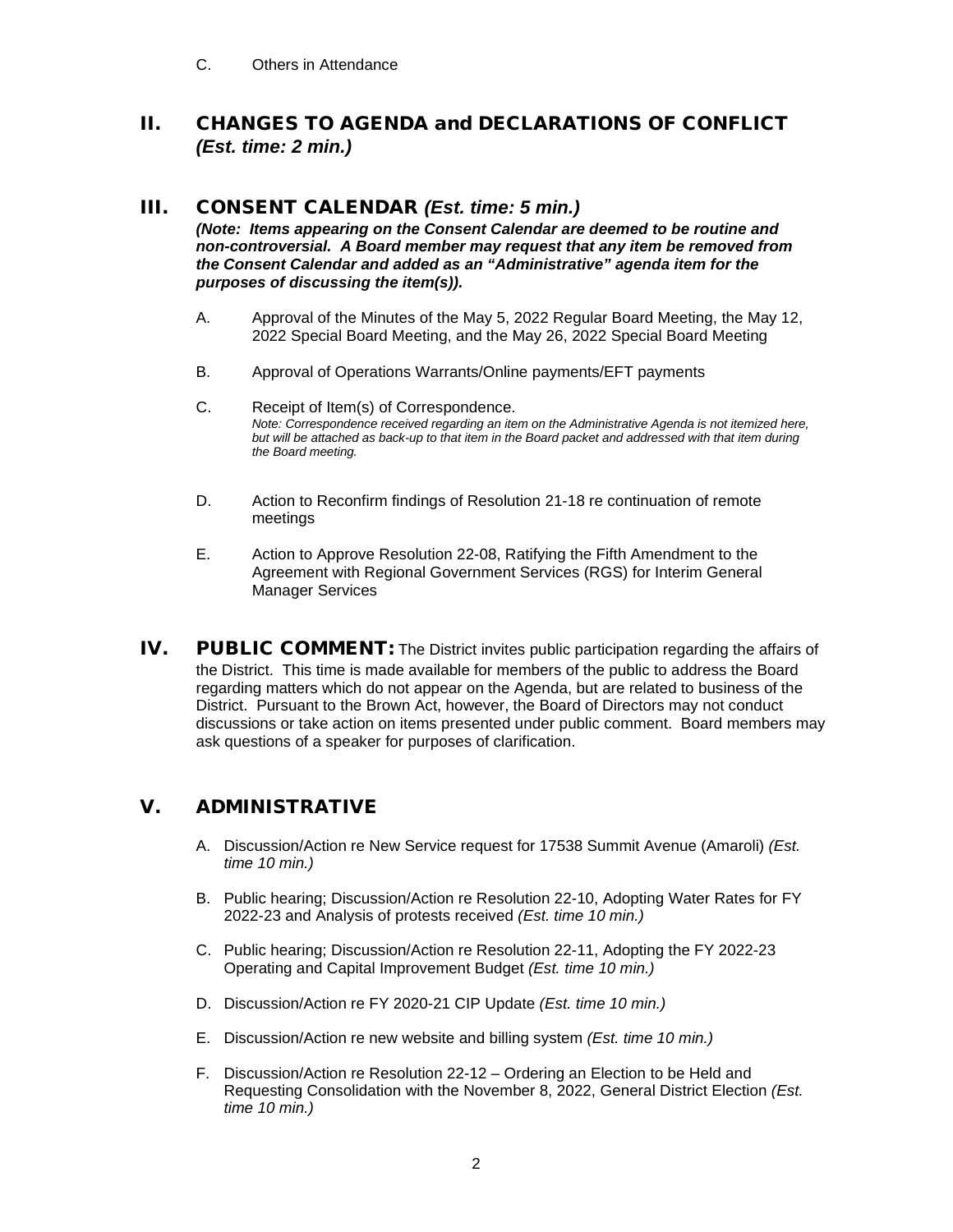- G. Discussion/Action re Policies and Procedures related to General Manager during recruitment and transition. (RHundley) *(Est. time 10 min.)*
- H. Discussion/Action re Removing Ed Fortner as an authorized signer on the District's West America accounts *(Est. time 10 min.)*

#### VI. GENERAL MANAGER'S REPORT

#### VII. BOARD MEMBERS' ANNOUNCEMENTS

#### VIII. ITEMS FOR NEXT AGENDA

#### IX. CLOSED SESSION

- A. CONFERENCE WITH LABOR NEGOTIATOR (Gov. Code § 54957.6) Agency Designated Representative: Ed Fortner Employee Organization: Stationary Engineers, Local 39
- B. PUBLIC EMPLOYMENT (Gov. Code, § 54957) Title: General Manager
- C. PUBLIC EMPLOYMENT (Gov. Code, § 54957) Title: Interim General Manager
- D. CONFERENCE WITH LABOR NEGOTIATOR (Gov. Code § 54957.6) Agency Designated Representative: Rachel Hundley Title: General Manager
- E. CONFERENCE WITH LABOR NEGOTIATOR (Gov. Code § 54957.6) Agency Designated Representative: Rachel Hundley Title: Interim General Manager
- F. CONFERENCE WITH LEGAL COUNSEL—ANTICIPATED LITIGATION Significant exposure to litigation pursuant to § 54956.9(d)(2): Two cases

#### ADJOURN